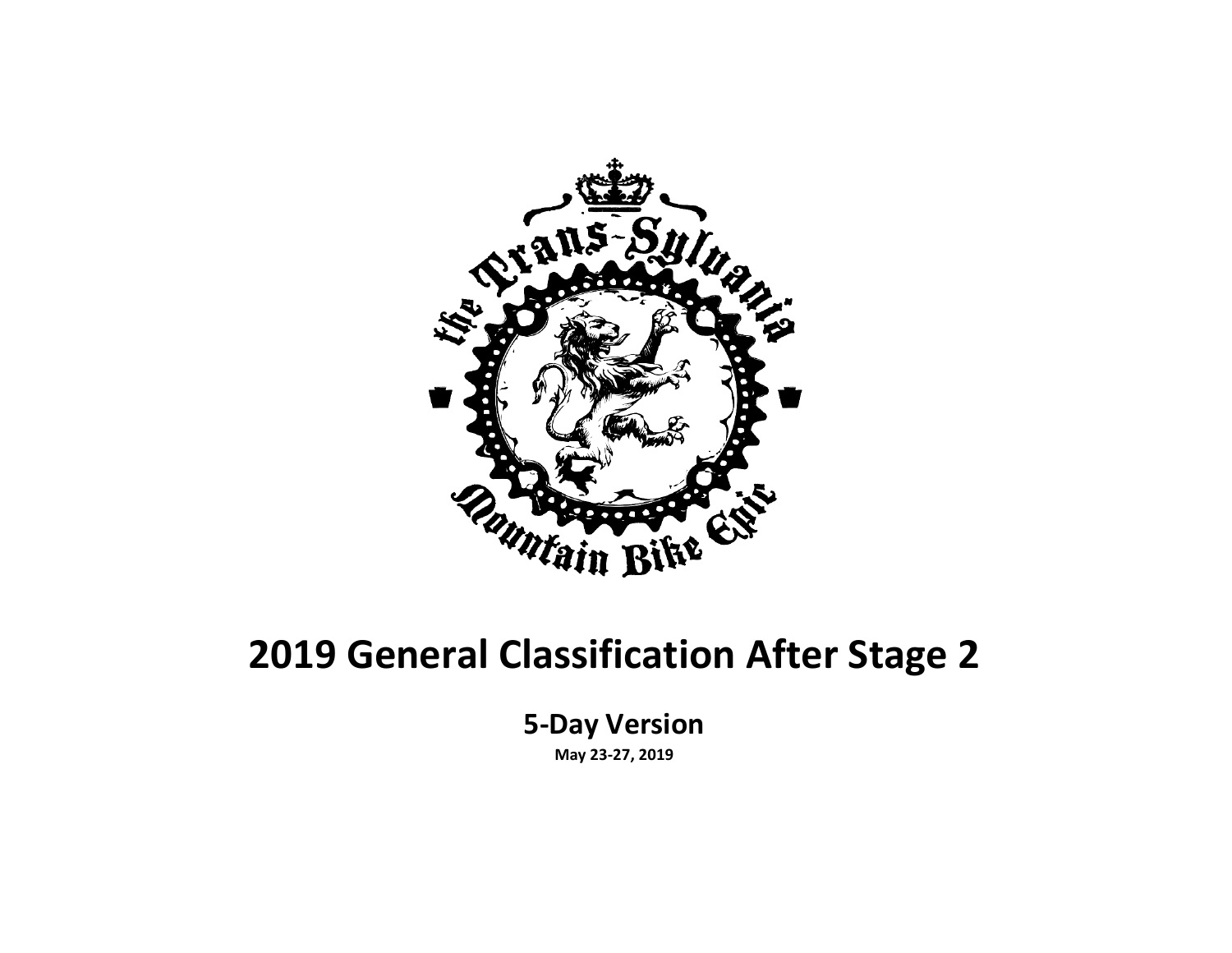## **OPEN MEN**

| <b>RANK</b>  | <b>BIB</b> | <b>NAME</b>             | <b>STAGE 1</b> | <b>STAGE 2</b> | <b>STAGE 3</b> | <b>STAGE 4</b> | <b>STAGE 5</b> | <b>TOTAL TIME</b> |
|--------------|------------|-------------------------|----------------|----------------|----------------|----------------|----------------|-------------------|
| 1            | 1          | <b>JEREMIAH BISHOP</b>  | 02:08:54.26    | 02:54:21.55    |                |                |                | 05:03:15.81       |
| $\mathbf{2}$ | 38         | <b>BRYAN LEWIS</b>      | 02:08:54.38    | 02:55:57.52    |                |                |                | 05:04:51.90       |
| 3            | 2          | <b>KERRY WERNER JR.</b> | 02:09:21.98    | 03:05:43.78    |                |                |                | 05:15:05.76       |
| 4            | 6          | <b>JOHN PETRYLAK</b>    | 02:13:40.43    | 03:17:32.00    |                |                |                | 05:31:12.43       |
| 5            | 5.         | <b>LUKE HLAVENKA</b>    | 02:26:36.16    | 03:28:29.14    |                |                |                | 05:55:05.30       |
| 6            | 8          | <b>JEFF RUPNOW</b>      | 02:25:38.66    | 03:29:41.90    |                |                |                | 05:55:20.56       |
| 7            | 16         | <b>CODY PHILLIPS</b>    | 02:26:05.56    | 03:49:56.92    |                |                |                | 06:16:02.48       |
| 8            | 18         | <b>SIMON TREMBLAY</b>   | 02:48:09.67    | 03:45:48.19    |                |                |                | 06:33:57.86       |
| 9            | 4          | <b>CHUCK BOYER</b>      | 02:37:25.82    | 04:00:51.81    |                |                |                | 06:38:17.63       |
| 10           | 19         | <b>JAMIE BABCOCK</b>    | 02:24:38.17    | 04:23:04.10    |                |                |                | 06:47:42.27       |
| 11           | 15         | <b>OWEN BRENNEMAN</b>   | 02:47:31.19    | 04:04:18.52    |                |                |                | 06:51:49.71       |
| 12           | 9          | <b>JORDI FERNANDEZ</b>  | 03:04:31.55    | 04:14:29.87    |                |                |                | 07:19:01.42       |
| 13           | 7          | <b>ZACH ADAMS</b>       | 03:19:35.08    | 04:16:13.55    |                |                |                | 07:35:48.63       |
| 14           | 10         | <b>ANDREW DUENSING</b>  | 02:28:59.04    | 05:20:16.42    |                |                |                | 07:49:15.46       |
| 15           | 11         | <b>IVAN BONNIN</b>      | 03:20:52.42    | 04:41:39.71    |                |                |                | 08:02:32.13       |
| 16           | 3          | <b>THOMAS TURZA</b>     | 03:01:51.50    | 05:07:10.72    |                |                |                | 08:09:02.22       |
| 17           | 14         | <b>JOSEPH LACINY</b>    | 03:08:51.50    | 05:11:30.67    |                |                |                | 08:20:22.17       |
| 18           | 12         | <b>MANUEL LETELIER</b>  | 03:20:53.12    | 05:10:07.83    |                |                |                | 08:31:00.95       |
| 19           | 20         | <b>NOAH FLAXMAN</b>     | 02:31:43.50    | 06:10:07.08    |                |                |                | 08:41:50.58       |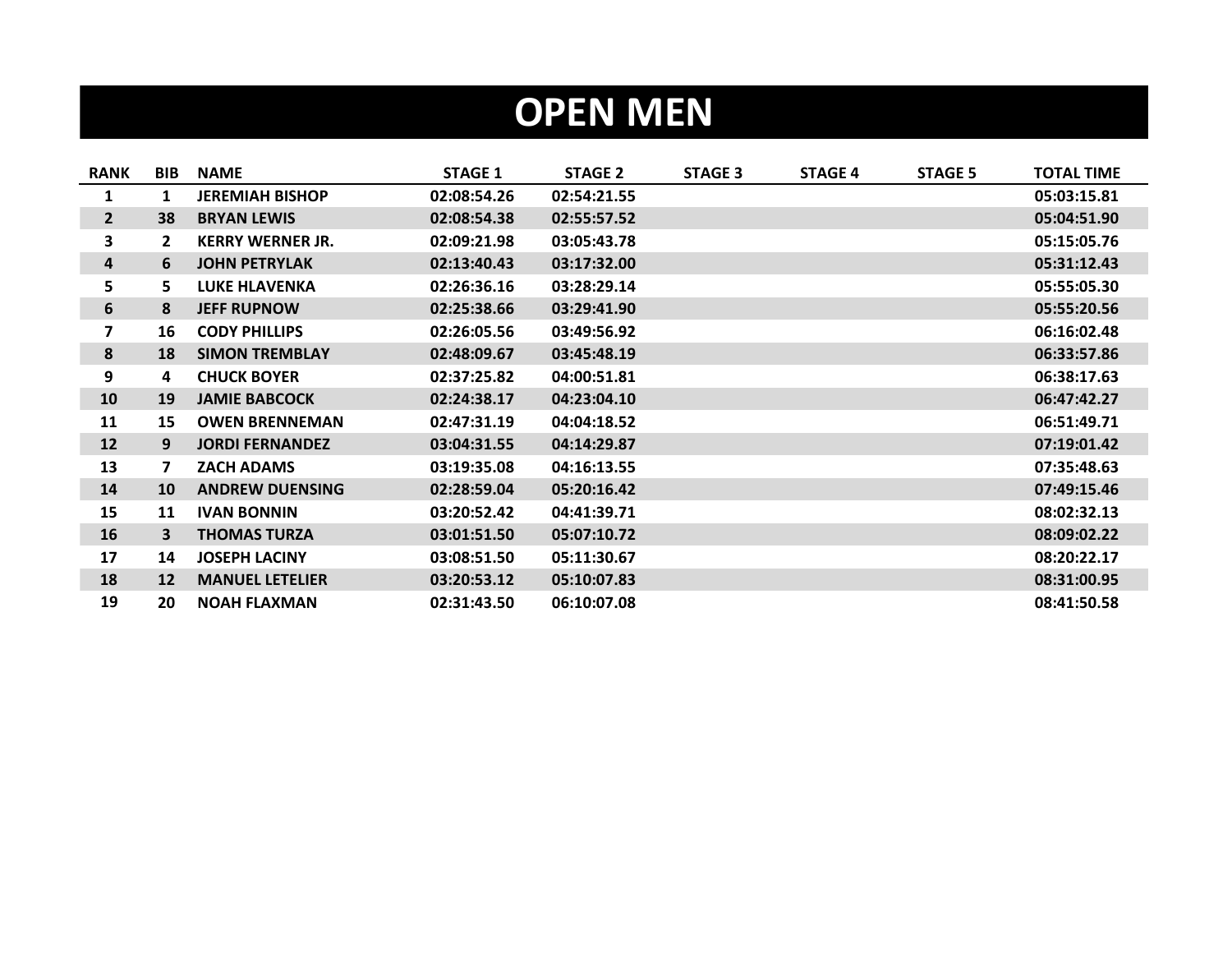## **OPEN WOMEN**

| <b>RANK</b>    | <b>BIB</b> | <b>NAME</b>                | <b>STAGE 1</b> | <b>STAGE 2</b> | <b>STAGE 3</b> | <b>STAGE 4</b> | <b>STAGE 5</b> | <b>TOTAL TIME</b> |
|----------------|------------|----------------------------|----------------|----------------|----------------|----------------|----------------|-------------------|
| 1              | 26         | <b>CARLA WILLIAMS</b>      | 02:28:36.64    | 03:54:08.92    |                |                |                | 06:22:45.56       |
| $\mathbf{2}$   | 28         | <b>BRITT MASON</b>         | 02:41:18.75    | 03:49:32.96    |                |                |                | 06:30:51.71       |
| 3              | 36         | <b>MARLEE DIXON</b>        | 02:39:43.40    | 03:57:01.14    |                |                |                | 06:36:44.54       |
| $\overline{a}$ | 37         | <b>JULIA THUMEL</b>        | 02:40:36.78    | 03:58:53.19    |                |                |                | 06:39:29.97       |
| 5.             | 34         | <b>BRYNA BLANCHARD</b>     | 02:43:35.86    | 04:09:05.19    |                |                |                | 06:52:41.50       |
| 6              | 29         | <b>EMILY WERNER</b>        | 02:49:31.70    | 04:18:16.69    |                |                |                | 07:07:48.39       |
| 7              | 32         | <b>AMELIA CAPUANO</b>      | 02:44:59.43    | 04:26:47.06    |                |                |                | 07:11:46.49       |
| 8              | 30         | <b>MIKI RAZO</b>           | 02:57:40.08    | 04:25:15.07    |                |                |                | 07:22:55.15       |
| 9              | 27         | <b>JEN TILLMAN</b>         | 02:52:52.12    | 04:37:08.46    |                |                |                | 07:30:00.58       |
| 10             | 31         | <b>REBECCA LEWANDOWSKI</b> | 02:58:57.67    | 04:52:30.14    |                |                |                | 07:51:27.81       |
| 11             | 35         | <b>ELIZABETH LEE</b>       | 03:26:21.35    | 05:23:37.22    |                |                |                | 08:49:58.57       |
| 12             | 33         | <b>CORIANNE KOCAREK</b>    | 03:44:10.96    | 06:22:25.03    |                |                |                | 10:06:35.99       |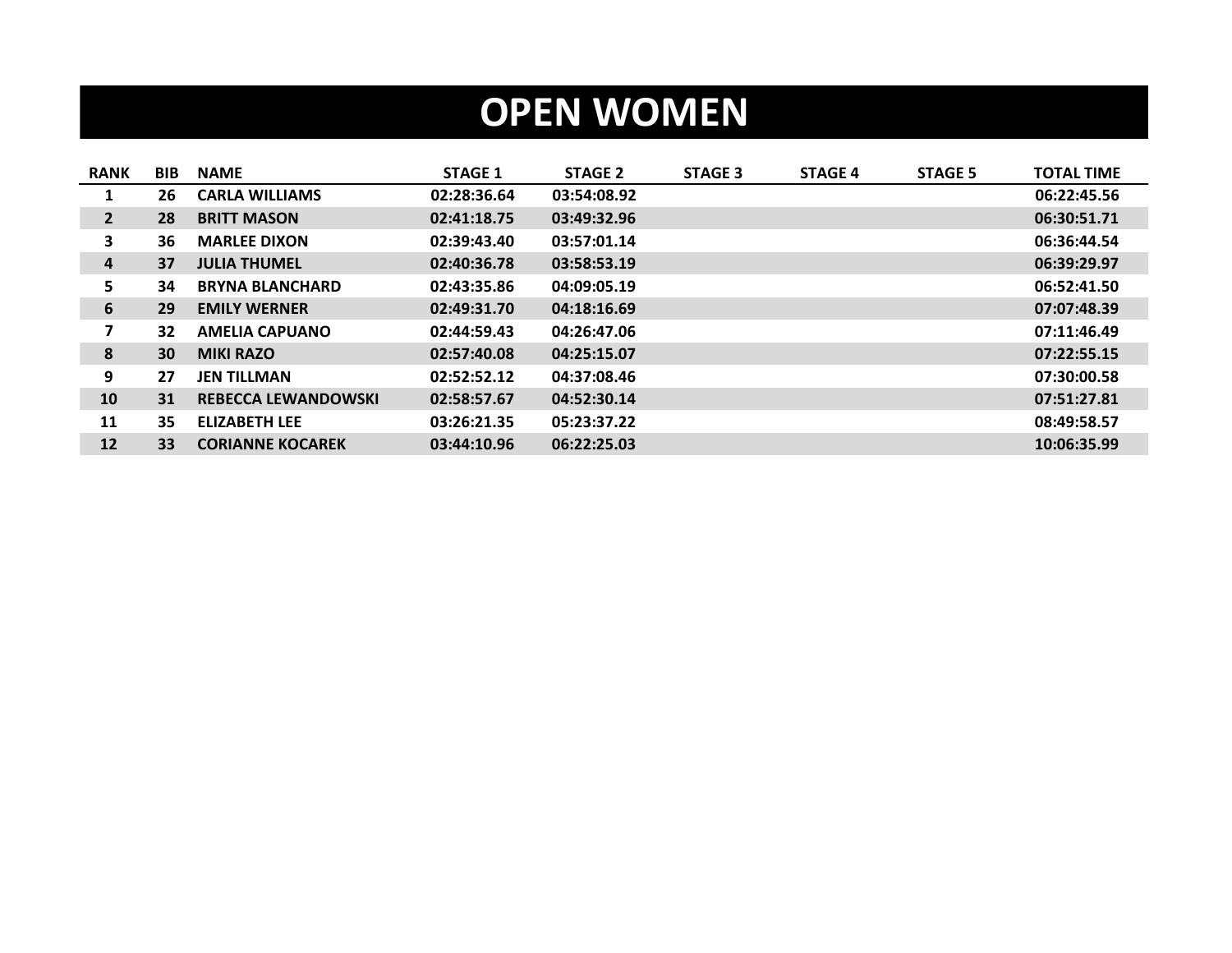# **MEN 40-49**

| <b>RANK</b> | <b>BIB</b> | <b>NAME</b>                | <b>STAGE 1</b> | <b>STAGE 2</b> | <b>STAGE 3</b> | <b>STAGE 4</b> | <b>STAGE 5</b> | <b>TOTAL TIME</b> |
|-------------|------------|----------------------------|----------------|----------------|----------------|----------------|----------------|-------------------|
| 1           | 40         | <b>MIKE MONTALBANO</b>     | 02:18:38.54    | 03:25:56.64    |                |                |                | 05:44:35.18       |
| $2^{\circ}$ | 47         | <b>BRIAN HUGHES</b>        | 02:28:39.55    | 03:42:20.11    |                |                |                | 06:10:59.66       |
| 3           | 42         | <b>MATTHEW KESECKER</b>    | 02:40:32.81    | 03:53:53.89    |                |                |                | 06:34:26.70       |
| 4           | 43         | <b>ROB CAMPBELL</b>        | 02:30:10.18    | 04:08:01.84    |                |                |                | 06:38:12.20       |
| 5           | 55         | <b>KEITH RENFROE</b>       | 02:56:39.34    | 04:19:38.67    |                |                |                | 07:16:18.10       |
| 6           | 48         | <b>BEVIN REITH</b>         | 02:40:41.21    | 04:41:11.48    |                |                |                | 07:21:52.69       |
| 7           | 56         | <b>TIM SNOW</b>            | 03:01:18.56    | 04:27:50.31    |                |                |                | 07:29:08.87       |
| 8           | 45         | <b>LEVI THORNTON</b>       | 03:29:30.02    | 04:16:24.77    |                |                |                | 07:45:54.79       |
| 9           | 44         | <b>CHRIS MICELI</b>        | 03:10:55.52    | 04:44:29.35    |                |                |                | 07:55:24.87       |
| 10          | 51         | <b>ERNESTO RUBIO LOPEZ</b> | 03:11:53.31    | 05:32:34.77    |                |                |                | 08:44:28.80       |
| 11          | 52         | <b>PEP LLECHA ESTEVE</b>   | 03:20:19.21    | 05:46:48.32    |                |                |                | 09:07:07.53       |
| 12          | 54         | <b>RUSSELL DOCKERY</b>     | 03:34:36.04    | 05:40:06.84    |                |                |                | 09:14:42.84       |
| 13          | 46         | <b>SCOTT BALLAY</b>        | 04:01:21.44    | 06:32:16.80    |                |                |                | 10:33:38.24       |
|             | 49         | <b>JEAN LANDRY</b>         | 05:01:21.44    | DNF/DNS        |                |                |                | <b>DNF</b>        |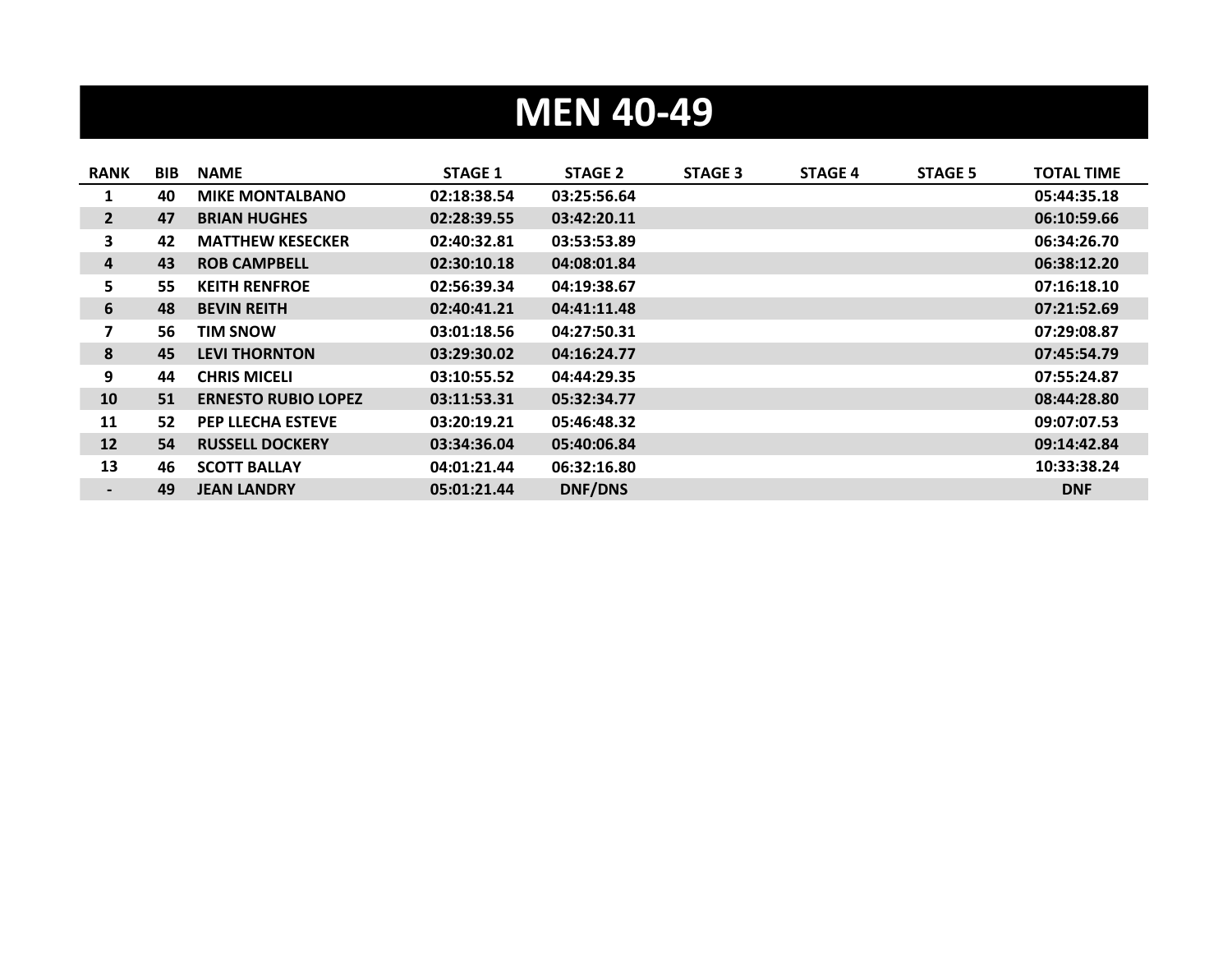## **MEN 50-59**

| <b>RANK</b>              | <b>BIB</b> | <b>NAME</b>              | <b>STAGE 1</b> | <b>STAGE 2</b> | <b>STAGE 3</b> | <b>STAGE 4</b> | <b>STAGE 5</b> | <b>TOTAL TIME</b> |
|--------------------------|------------|--------------------------|----------------|----------------|----------------|----------------|----------------|-------------------|
| 1                        | 69         | <b>AARON (AJ) MOONEY</b> | 02:34:01.62    | 03:48:54.90    |                |                |                | 06:22:56.52       |
| $\mathbf{2}$             | 68         | <b>ROLF RIMROTT</b>      | 02:39:00.17    | 03:55:37.05    |                |                |                | 06:34:37.22       |
| 3                        | 76         | <b>ANDY AUGUST</b>       | 02:32:54.30    | 04:11:58.50    |                |                |                | 06:44:52.80       |
| 4                        | 71         | <b>DON SEIB</b>          | 02:42:28.43    | 04:03:03.71    |                |                |                | 06:45:32.14       |
| 5                        | 72         | <b>RICH DILLEN</b>       | 02:39:57.97    | 04:06:29.16    |                |                |                | 06:46:27.13       |
| 6                        | 62         | <b>GARY SWAYZE</b>       | 02:43:11.56    | 04:18:38.77    |                |                |                | 07:01:50.33       |
| 7                        | 150        | <b>JIM MILLER</b>        | 03:04:08.07    | 04:08:59.25    |                |                |                | 07:13:07.32       |
| 8                        | 65         | <b>CHRIS MERRIAM</b>     | 03:05:53.78    | 04:43:12.99    |                |                |                | 07:49:06.77       |
| 9                        | 60         | <b>DAVID STACEY</b>      | 02:45:08.38    | 05:08:29.33    |                |                |                | 07:53:37.71       |
| 10                       | 67         | <b>JOHNNY YEAMAN</b>     | 03:06:52.02    | 05:03:40.74    |                |                |                | 08:10:32.76       |
| 11                       | 77         | <b>CARROLL THUMEL</b>    | 03:10:54.12    | 05:20:31.66    |                |                |                | 08:31:25.18       |
| 12                       | 74         | <b>MARTIN ROY</b>        | 03:41:37.76    | 05:12:26.75    |                |                |                | 08:54:04.51       |
| 13                       | 75         | <b>JEFF NINER</b>        | 03:32:02.40    | 05:36:03.72    |                |                |                | 09:08:06.12       |
| 14                       | 73         | <b>KEVIN KNIGHT</b>      | 04:32:02.40    | 05:30:16.07    |                |                |                | 10:02:18.47       |
| 15                       | 64         | <b>GREGG EDELSTEIN</b>   | 03:59:43.56    | 06:28:02.81    |                |                |                | 10:27:46.37       |
| $\blacksquare$           | 70         | <b>JOHN KUHN</b>         | 02:30:26.19    | DNF/DNS        |                |                |                | <b>DNF</b>        |
| $\overline{\phantom{0}}$ | 66         | <b>SVEN MIGOT</b>        | 04:07:43.61    | DNF/DNS        |                |                |                | <b>DNF</b>        |

## **WOMEN 40+**

| <b>RANK</b> | <b>BIB</b> | <b>NAME</b>              | <b>STAGE 1</b> | <b>STAGE 2</b> | <b>STAGE 3</b> | <b>STAGE 4</b> | <b>STAGE 5</b> | <b>TOTAL TIME</b> |
|-------------|------------|--------------------------|----------------|----------------|----------------|----------------|----------------|-------------------|
|             | 98         | <b>LAUREN COSTANTINI</b> | 03:11:05.58    | 04:47:05.40    |                |                |                | 07:58:10.98       |
|             | 99         | <b>MONICA WOLF</b>       | 04:11:05.58    | 05:03:40.73    |                |                |                | 09:14:46.31       |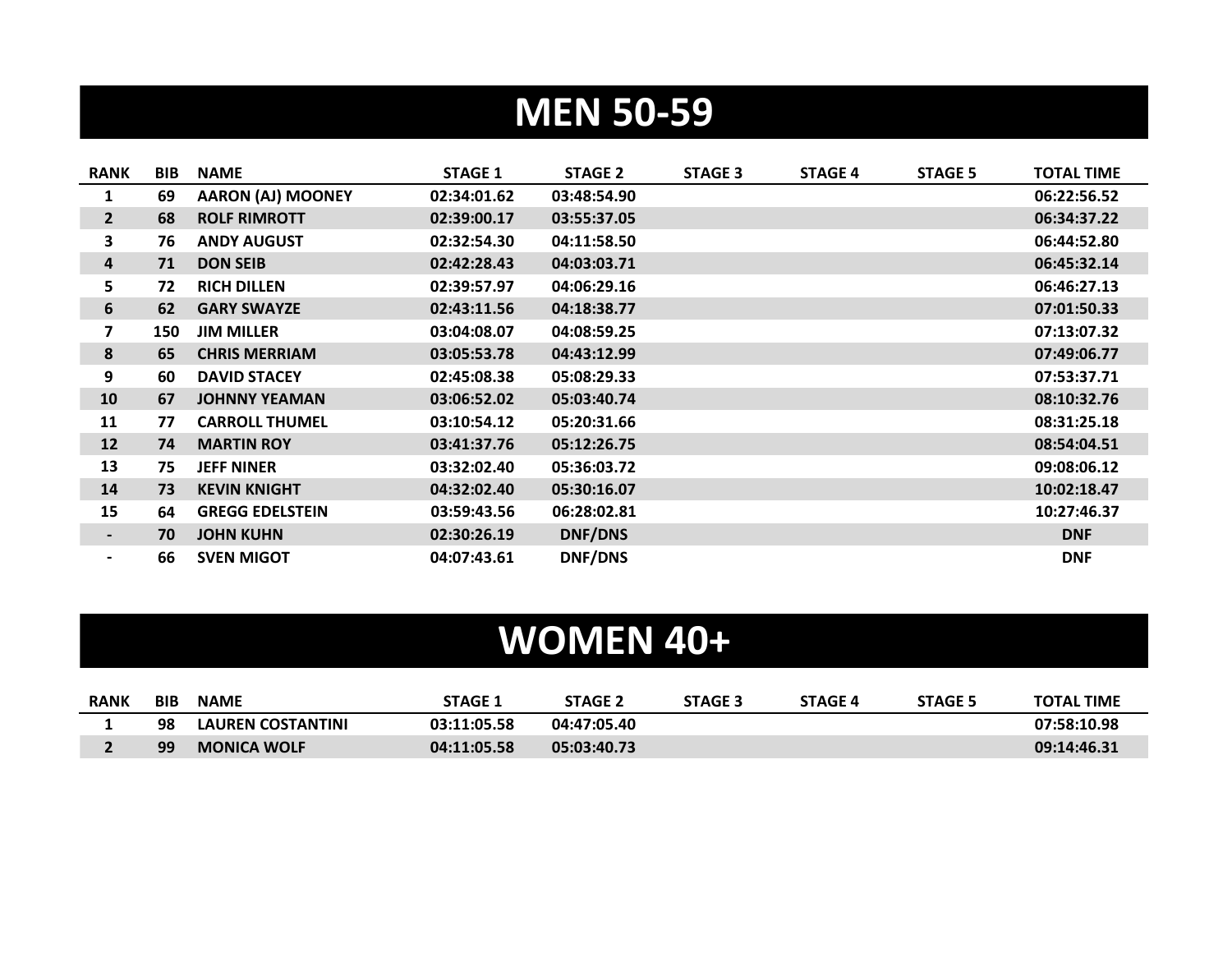### **CLYDESDALE**

| <b>RANK</b> | <b>BIB</b> | <b>NAME</b>         | <b>STAGE 1</b> | <b>STAGE 2</b> | <b>STAGE 3</b> | <b>STAGE 4</b> | <b>STAGE 5</b> | <b>TOTAL TIME</b> |
|-------------|------------|---------------------|----------------|----------------|----------------|----------------|----------------|-------------------|
|             | 91         | <b>TODD HAIG</b>    | 03:34:01.56    | 05:30:49.01    |                |                |                | 09:04:50.57       |
|             | 92         | <b>JOHN DURKIN</b>  | 03:43:17.72    | 05:55:22.42    |                |                |                | 09:38:40.14       |
|             | -90        | <b>CHRIS BALLAY</b> | 04:18:03.80    | 06:41:31.80    |                |                |                | 10:59:35.60       |

### **SINGLE SPEED**

| <b>RANK</b>    | <b>BIB</b> | <b>NAME</b>            | <b>STAGE 1</b> | <b>STAGE 2</b> | <b>STAGE 3</b> | <b>STAGE 4</b> | <b>STAGE 5</b> | <b>TOTAL TIME</b> |
|----------------|------------|------------------------|----------------|----------------|----------------|----------------|----------------|-------------------|
| 1              | 83         | <b>MARTIN SCHLEEDE</b> | 02:30:04.81    | 03:36:51.78    |                |                |                | 06:06:56.59       |
| $\overline{2}$ | 87         | <b>ELI ORTH</b>        | 02:38:06.04    | 03:37:23.19    |                |                |                | 06:15:29.23       |
| 3              | 84         | <b>ADIN MAYNARD</b>    | 02:33:13.51    | 03:54:54.75    |                |                |                | 06:28:08.26       |
| 4              | 86         | <b>JOE WORBOY</b>      | 02:35:39.85    | 03:53:12.27    |                |                |                | 06:28:52.12       |
| 5.             | 85         | <b>CHRIS LANE</b>      | 02:33:42.85    | 04:01:35.14    |                |                |                | 06:35:17.99       |
| 6              | 88         | <b>KENNY KOCAREK</b>   | 02:39:55.06    | 03:56:00.80    |                |                |                | 06:35:55.86       |
| 7              | 41         | <b>JEFFREY BROWN</b>   | 03:05:53.45    | 03:56:33.35    |                |                |                | 07:02:26.80       |
| 8              | 81         | <b>JAMES ALLEN</b>     | 02:52:30.30    | 04:13:49.71    |                |                |                | 07:06:20.10       |
| 9              | 82         | <b>SCOTT RATH</b>      | 03:02:08.07    | 04:17:53.71    |                |                |                | 07:20:01.78       |
| 10             | 80         | <b>DANIEL FAUSEY</b>   | 03:34:29.89    | 04:51:45.40    |                |                |                | 08:26:15.29       |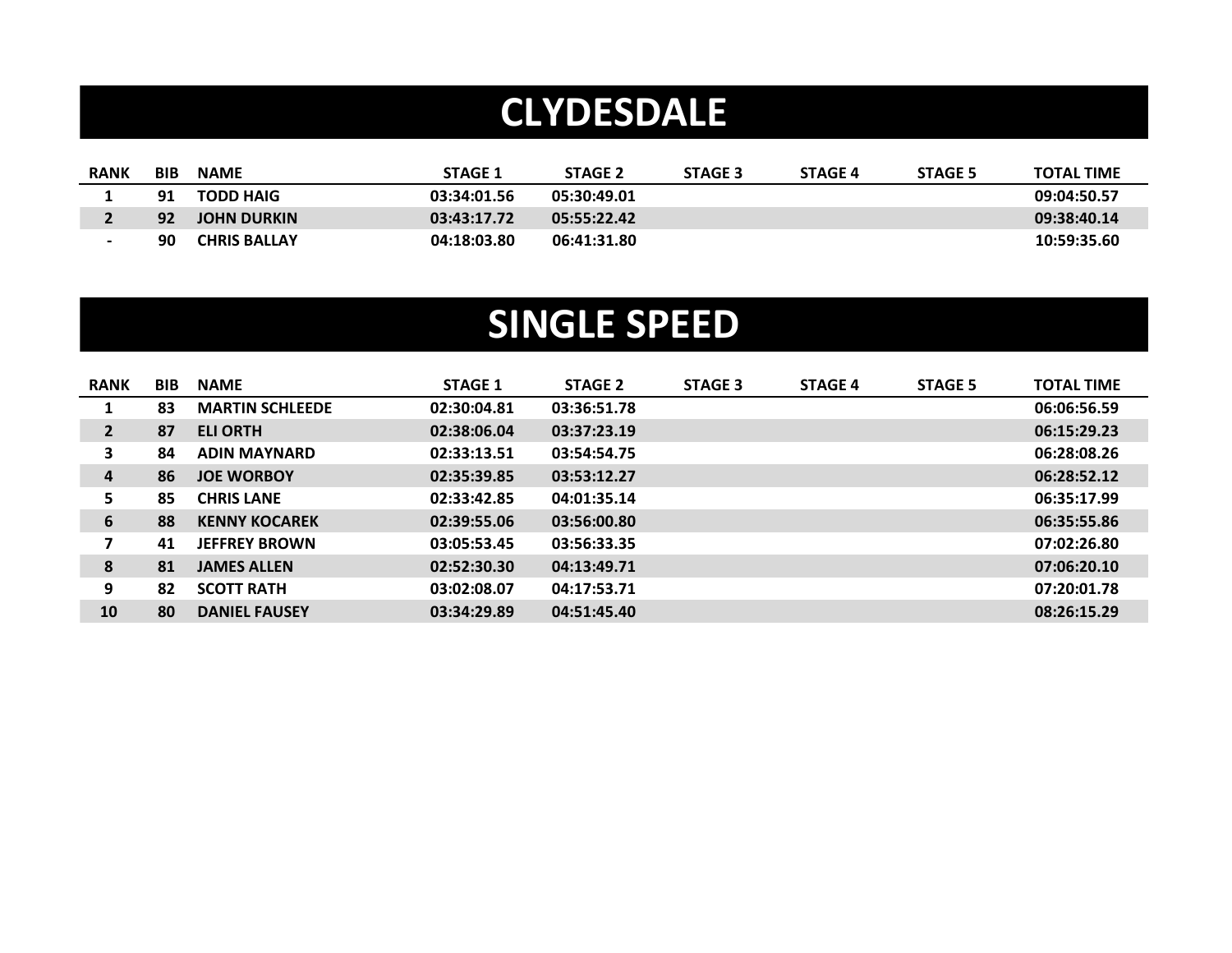# **DUO CO-ED**

| <b>RANK</b>    | <b>BIB</b> | <b>NAME</b>             | <b>STAGE 1</b> | <b>STAGE 2</b> | <b>STAGE 3</b> | <b>STAGE 4</b> | <b>STAGE 5</b> | <b>TOTAL TIME</b> |
|----------------|------------|-------------------------|----------------|----------------|----------------|----------------|----------------|-------------------|
| 1              |            | <b>TEAM TIME</b>        | 02:39:05.78    | 03:50:56.32    |                |                |                | 06:30:02.10       |
|                | 113        | <b>ANTHONY TOOPS</b>    | 02:39:05.83    | 03:50:56.32    |                |                |                | 06:30:02.15       |
|                | 112        | <b>JEN TOOPS</b>        | 02:39:05.78    | 03:52:05.05    |                |                |                | 06:31:10.83       |
| $\overline{2}$ |            | <b>TEAM TIME</b>        | 02:40:44.11    | 04:03:19.91    |                |                |                | 06:44:04.20       |
|                | 104        | <b>TRAVIS SAELER</b>    | 02:40:44.11    | 04:03:19.91    |                |                |                | 06:44:04.20       |
|                | 105        | <b>JULIE SAELER</b>     | 02:40:53.33    | 04:03:32.94    |                |                |                | 06:44:26.27       |
| 3              |            | <b>TEAM TIME</b>        | 03:11:53.21    | 04:15:43.67    |                |                |                | 07:27:36.88       |
|                | 106        | <b>TRISH GRAJCZYK</b>   | 03:11:53.21    | 04:15:43.67    |                |                |                | 07:27:36.88       |
|                | 107        | <b>JUAN GARCIA</b>      | 03:15:01.28    | 04:15:43.79    |                |                |                | 07:30:45.70       |
| 4              |            | <b>TEAM TIME</b>        | 02:47:07.16    | 04:14:10.21    |                |                |                | 07:01:17.37       |
|                | 103        | <b>JENNIFER MALIK</b>   | 02:47:07.19    | 04:14:10.21    |                |                |                | 07:01:17.40       |
|                | 102        | <b>BOB SOWGA</b>        | 02:47:07.16    | 04:14:10.25    |                |                |                | 07:01:17.41       |
| 5              |            | <b>TEAM TIME</b>        | 02:59:12.43    | 04:42:30.81    |                |                |                | 07:41:43.24       |
|                | 109        | <b>EMILY HAIRFIELD</b>  | 02:59:12.43    | 04:42:30.81    |                |                |                | 07:41:43.24       |
|                | 108        | <b>GORDON WADSWORTH</b> | 02:59:12.49    | 04:42:30.99    |                |                |                | 07:41:43.48       |
| 6              |            | <b>TEAM TIME</b>        | 03:13:03.58    | 05:34:52.52    |                |                |                | 08:47:56.10       |
|                | 101        | <b>DAVID LEKSELL</b>    | 03:13:04.02    | 05:34:52.59    |                |                |                | 08:47:56.61       |
|                | <b>100</b> | <b>ASHLEY REEFER</b>    | 03:13:03.58    | 05:34:52.52    |                |                |                | 08:47:56.10       |
| 7              |            | <b>TEAM TIME</b>        | 03:14:34.33    | 05:29:58.11    |                |                |                | 08:44:32.44       |
|                | 111        | <b>AL WADE</b>          | 03:14:34.33    | 05:31:26.81    |                |                |                | 08:46:01.14       |
|                | 110        | <b>KRISTEN WADE</b>     | 03:14:41.04    | 05:29:58.11    |                |                |                | 08:44:39.15       |